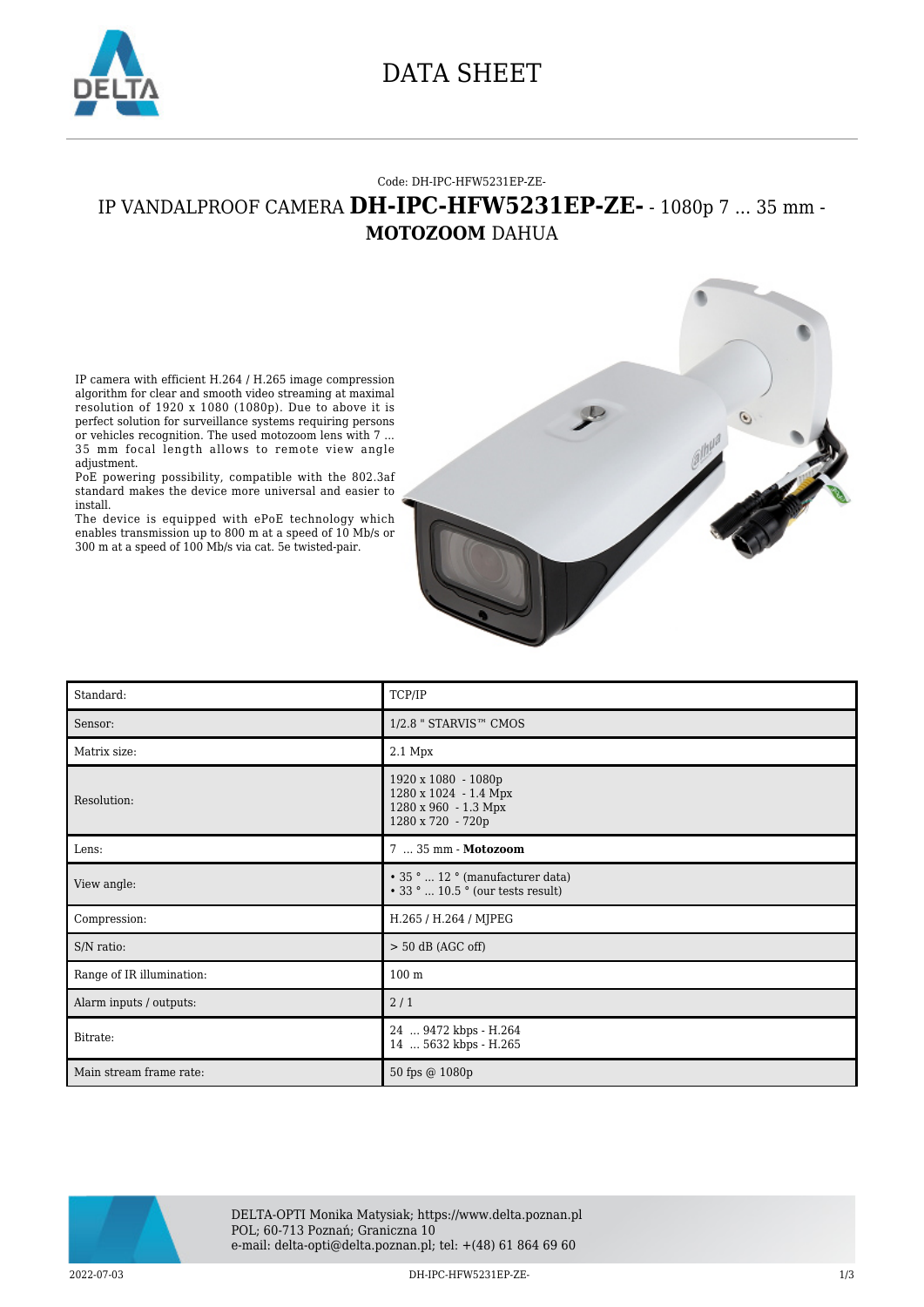

# DATA SHEET

| Audio:                         | • External microphone input<br>• Audio output<br>• Bi-directional audio streaming support<br>• Audio detection                                                                                                                                                                                                                                                                                                                                                                                                                                                                                                                    |
|--------------------------------|-----------------------------------------------------------------------------------------------------------------------------------------------------------------------------------------------------------------------------------------------------------------------------------------------------------------------------------------------------------------------------------------------------------------------------------------------------------------------------------------------------------------------------------------------------------------------------------------------------------------------------------|
| Memory card slot:              | Micro SD memory cards up to 128GB support (possible local recording)                                                                                                                                                                                                                                                                                                                                                                                                                                                                                                                                                              |
| Network interface:             | 10/100 Base-T (RJ-45)                                                                                                                                                                                                                                                                                                                                                                                                                                                                                                                                                                                                             |
| Network protocols:             | HTTP, HTTPS, IPv4/IPv6, TCP, RTSP, RTP, UDP, SMTP, FTP, DHCP, DNS, DDNS,<br>PPPoE, UPnP, NTP, QoS, Bonjour, IEEE 802.1x, Multicast, ICMP, IGMP, SNMP                                                                                                                                                                                                                                                                                                                                                                                                                                                                              |
| Mobile phones support:         | Port no.: 37777 or access by a cloud (P2P)<br>• Android: Free application <b>DMSS</b> , Android: Free application <b>IMOU</b><br>• iOS (iPhone): Free application <b>DMSS</b> , iOS (iPhone): Free application <b>IMOU</b>                                                                                                                                                                                                                                                                                                                                                                                                        |
| Default admin user / password: | admin / admin                                                                                                                                                                                                                                                                                                                                                                                                                                                                                                                                                                                                                     |
| Default IP address:            | 192.168.1.108                                                                                                                                                                                                                                                                                                                                                                                                                                                                                                                                                                                                                     |
| Web browser access ports:      | 80, 37777                                                                                                                                                                                                                                                                                                                                                                                                                                                                                                                                                                                                                         |
| PC client access ports:        | 37777                                                                                                                                                                                                                                                                                                                                                                                                                                                                                                                                                                                                                             |
| <b>WEB</b> Server:             | Built-in, NVR compliance                                                                                                                                                                                                                                                                                                                                                                                                                                                                                                                                                                                                          |
| Mobile client access ports:    | 37777                                                                                                                                                                                                                                                                                                                                                                                                                                                                                                                                                                                                                             |
| Max. number of on-line users:  | 20                                                                                                                                                                                                                                                                                                                                                                                                                                                                                                                                                                                                                                |
| ONVIF:                         | 16.12                                                                                                                                                                                                                                                                                                                                                                                                                                                                                                                                                                                                                             |
| Port ONVIF:                    | 80                                                                                                                                                                                                                                                                                                                                                                                                                                                                                                                                                                                                                                |
| <b>RTSP URL:</b>               | rtsp://admin:hasło@192.168.1.108:554/cam/realmonitor?channel=1&subtype=0 -<br>Main stream<br>rtsp://admin:haslo $@192.168.1.108.554/cam/realmonitor?channel=1$ &subtype=1 - Sub<br>stream                                                                                                                                                                                                                                                                                                                                                                                                                                         |
| RS-485 interface:              |                                                                                                                                                                                                                                                                                                                                                                                                                                                                                                                                                                                                                                   |
| Main features:                 | • WDR - 120 dB - Wide Dynamic Range<br>• 3D-DNR - Digital Noise Reduction<br>• AGC - Automatic Gain Control<br>• WB - White Balance (ATW/AWB/manual/indoor/outdoor)<br>• BLC - configurable Back Light Compensation<br>• HLC - High Light Compensation (spot)<br>• ICR - Movable InfraRed filter<br>• Day/Night mode (color/b&w/auto)<br>· Audio detection<br>• IVS analysis - intrusion, crossing the line (tripwire), scene changing,<br>abandoned/missing object, face detection<br>• Audio detection<br>• Motion Detection<br>• Configurable Privacy Zones<br>• Mirror - Mirror image<br>• Sharpness - sharper image outlines |
|                                |                                                                                                                                                                                                                                                                                                                                                                                                                                                                                                                                                                                                                                   |
| Operation temp:                | $-30 °C  60 °C$                                                                                                                                                                                                                                                                                                                                                                                                                                                                                                                                                                                                                   |
| Color:                         | White                                                                                                                                                                                                                                                                                                                                                                                                                                                                                                                                                                                                                             |
| "Index of Protection":         | IP67                                                                                                                                                                                                                                                                                                                                                                                                                                                                                                                                                                                                                              |